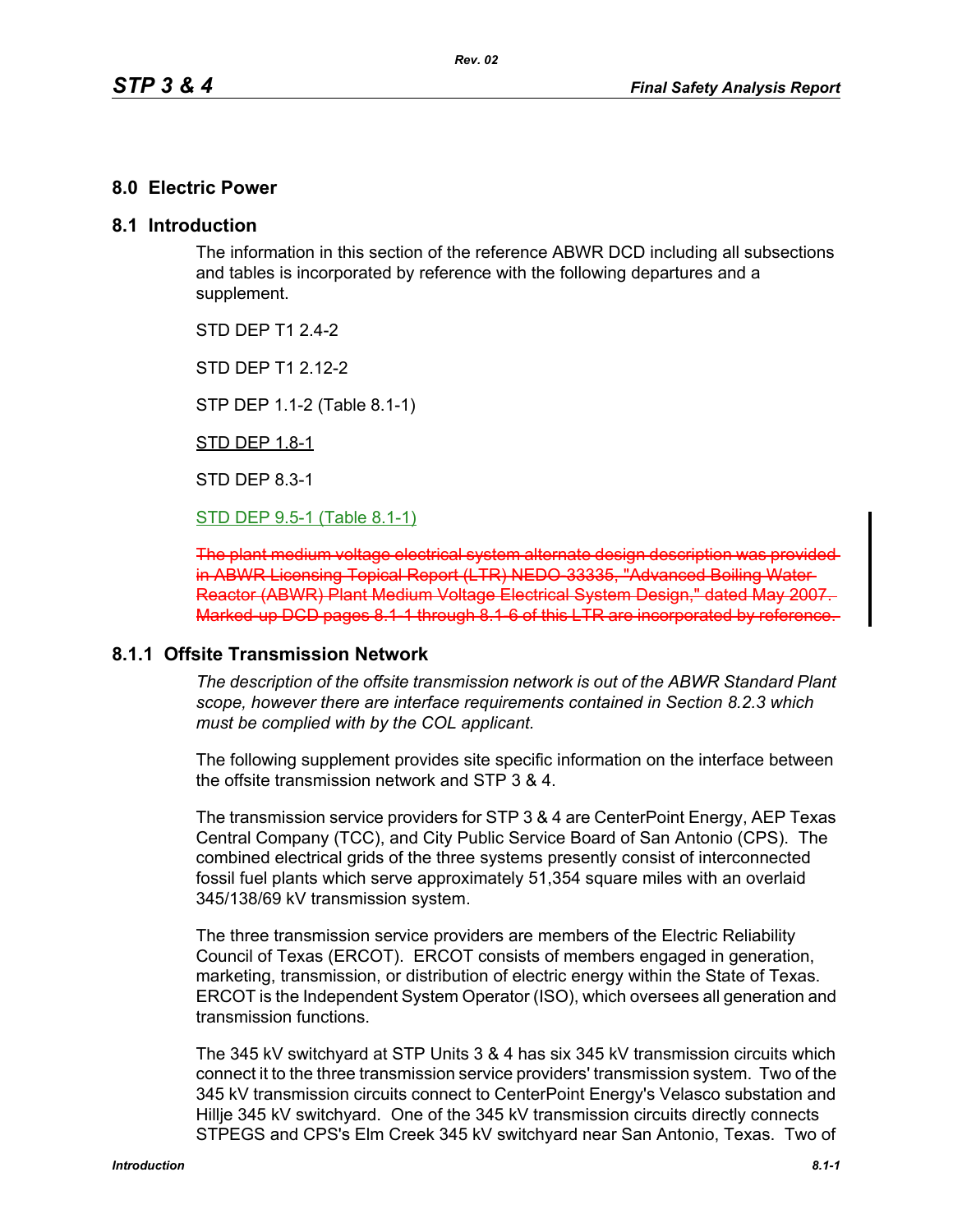the 345 kV transmission circuits connect to TCC's White Point 345 kV substation and the Blessing 345 kV autotransformer. The remaining TCC 345 kV circuit connects to the STP 1 and 2 switchyard via a tieline (with a series reactor).

# **8.1.2 Electric Power Distribution System**

## **8.1.2.0 Definitions**

### STD DEP 1.8-1

*Safety-related—Any Class 1E power or protection system device included in the scope of IEEE-*279603 *or IEEE-308. (This term is explicitly defined in IEEE-100, though not in IEEE-308.) Note that "safety-related" includes both electrical and nonelectrical equipment, whereas "Class 1E" pertains only to electrical equipment (i.e., any equipment which has an electrical interface).*

## **8.1.2.1 Description of Offsite Electrical Power System**

# STD DEP 8.3-1

*The scope of the offsite electrical power system includes the entire offsite transmission network and the transmission lines coming into the switchyards to the termination of the bus duct and power cables at the input terminals of the circuit breakers for the 6.9 kV*medium voltage *switchgear. The COL applicant has design responsibility for portions of the offsite power system. The scope split is as defined in the detailed description of the offsite power system in Subsection 8.2.1.1.*

*The 1500 MVA main power transformer is a bank of three single phase transformers. One single phase installed spare transformer is provided.*

*One, three-winding 37.5 MV ·A unit reserve auxiliary transformer (RAT) provides power via one secondary winding for the Class 1E buses as an alternate to the "Normal Preferred" power. The other secondary winding supplies reserve power to the non-Class 1E buses. This is truly a reserve transformer because unit startup is accomplished from the normal preferred power, which is backfed from the offsite transmission network over the main power circuit to the unit auxiliary transformers. The two low voltage windings of the reserve transformer are rated 18.75 MV-A each.*

There are two (2) three winding reserve auxiliary transformers (RATs), each with one 13.8 kV and one 4.16 kV secondary winding that provide alternate preferred power to connected loads.

*A 9mW*A minimum of 20 MW *combustion turbine generator is provided as an alternate AC power source. The unit is capable of providing power to non-Class 1E plant investment protection buses and Class 1E buses. The combustion turbine generator is non-safety-related.*

# **8.1.2.2 Description of Onsite AC Power Distribution System**

STD DEP 8.3-1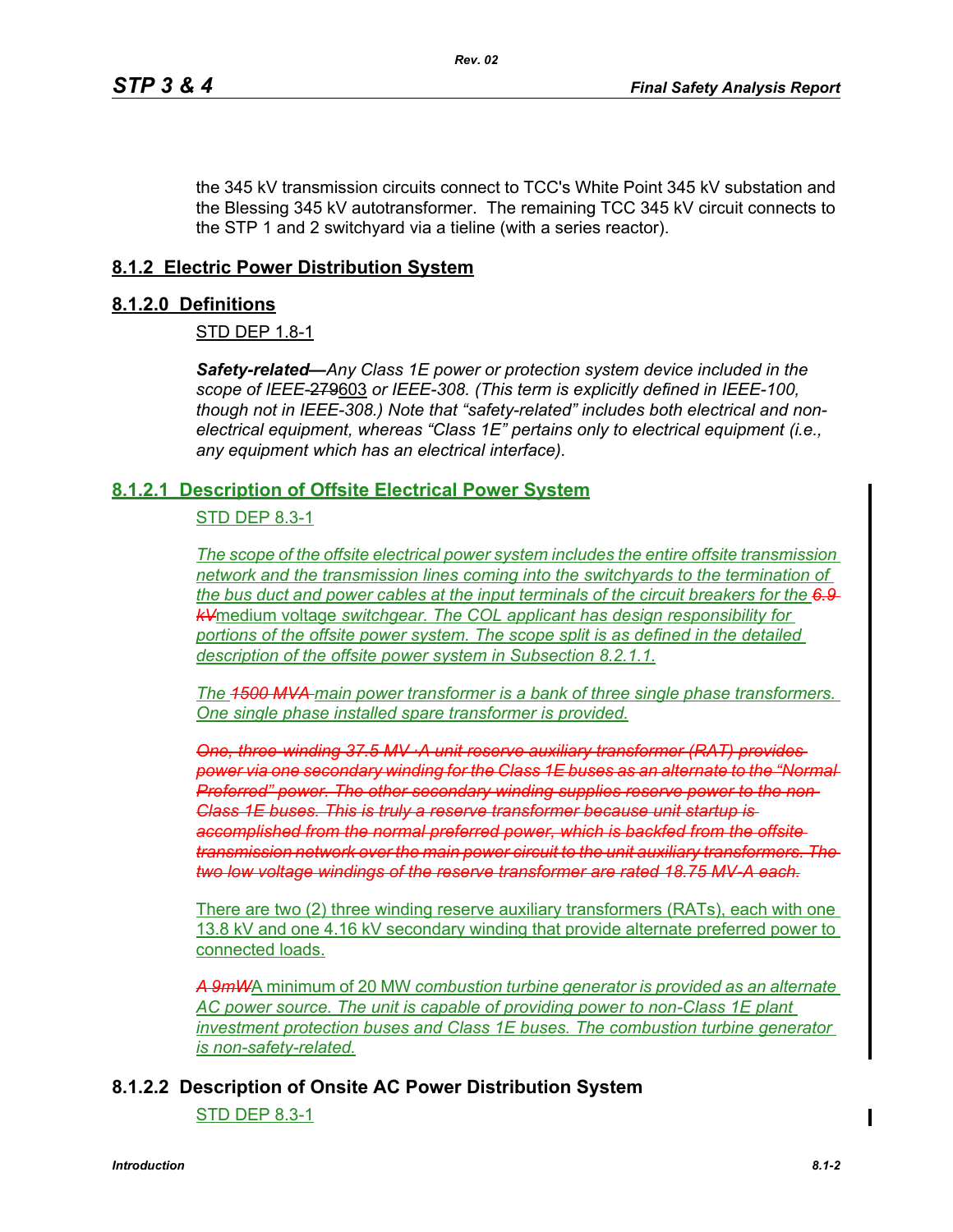**Three non-Class 1E buses and one Class 1E division receive power from the** *unit auxiliary transformer assigned to each load group. Load groups A, B and C line up with Divisions I, II and III, respectively. One winding of the reserve auxiliary transformer may be utilized to supply reserve power to the non-Class 1E buses either directly or indirectly through bus tie breakers. The three Class 1E buses may be supplied power from the other winding of the reserve auxiliary transformer.*

Unit auxiliary transformers (UATs) A & B each provide power to three non-Class 1E buses and one Class 1E bus. UAT C provides power to one non-Class 1E bus and one Class 1E bus. The 13.8 kV reserve auxiliary transformer (RAT) windings can be used to supply reserve power to non-Class 1E power generation buses. The 4.16 kV RAT windings can be used to supply reserve power to the plant investment protection (PIP) buses and also to the three (3) Class 1E buses.

*In general, motors larger than 300 kW are supplied from the 6.9 kV*medium voltage *metal-clad (M/C) bus. Motors 300 kW or smaller but larger than 100 kW are supplied power from 480V power center (P/C) switchgear. Motors 100 kW or smaller are supplied power from 480V motor control centers (MCC). The 6.9 kV*medium voltage *and 480V single line diagrams are shown in Figure 8.3-1.*

*During normal plant operation all of the non-Class 1E buses and two of the Class 1E buses are supplied with power from the main turbine generator through the unit auxiliary transformers. The remaining Class 1E bus is supplied from the*a *reserve auxiliary transformer* (RAT)*. This division is immediately available, without a bus transfer, if the normal preferred power is lost to the other two divisions.*

*The Division I, II, and III standby AC power supplies consist of an independent 6.9*4.16 *kV Class 1E diesel generator (D/G), one for each division. Each D/G may be connected to its respective 6.9*4.16 *kV Class 1E switchgear bus through a circuit breaker located in the switchgear.*

*The plant 480 VAC power system distributes sufficient power for normal auxiliary and Class 1E 480 volt plant loads. All Class 1E elements of the 480V power distribution system are supplied via the 6.9*4.16 *kV Class 1E switchgear and, therefore, are capable of being fed by the normal preferred, alternate preferred, standby diesel generator, or combustion turbine generator power supplies.*

#### STD DEP T1 2.12-2

*The Class 1E 120 VAC instrument power system, Figure 8.3-2, provides for Class 1E*  plant controls and instrumentation. The system is separated into Divisions I, II, and III, and IV *with distribution panels and local control panels fed from their respective divisional sources*, except Division IV is fed from the Division II source.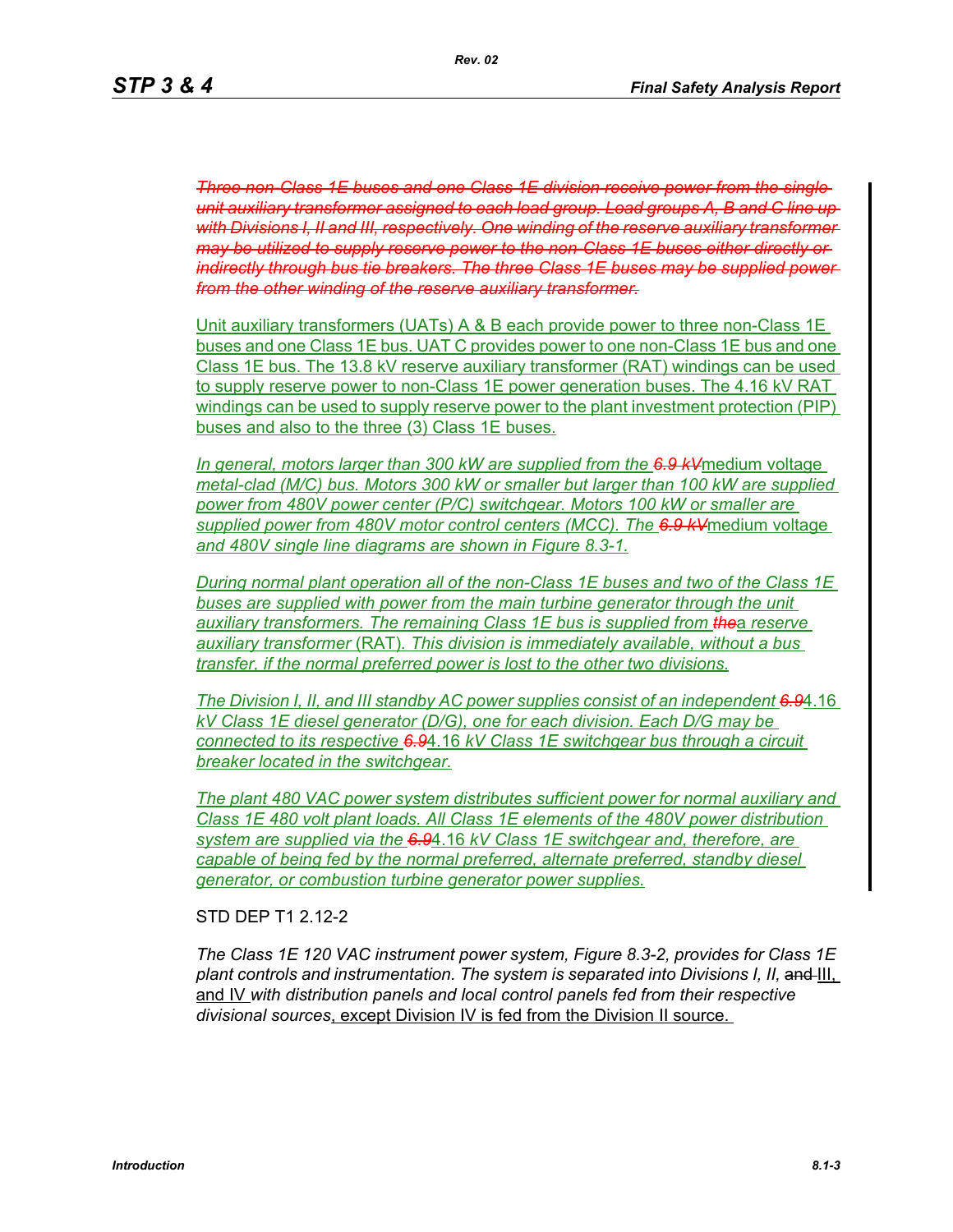# **8.1.2.3 Safety Loads**

STD DEP 8.3-1

*The safety loads utilize various Class 1E AC and/or DC sources for instrumentation and motive or control power or both for all systems required for safety. Combinations of power sources may be involved in performing a single safety function. For example, low voltage DC power in the control logic may provide an actuation signal to control a 6.9*4.16 *kV circuit breaker to drive a large AC-powered pump motor. The systems required for safety are listed below:*

- (3) ESF Support Systems
	- (d) Not UsedReactor Service Water System (RSW)
	- (i) Leak Detection and Isolation System (LDS)

# **8.1.3.1.1.1 Onsite Power Systems - General**

### STD DEP 8.3-1

*The unit's total Class 1E power load is divided into three divisions. Each division is fed by an independent 6.9*4.16 *kV Class 1E bus, and each division has access to one onsite and two offsite power sources. An additional power source is provided by the combustion turbine generator (CTG). A description of the CTG is provided in Subsection 9.5.11.*

*Divisions I, II, and III standby AC power supplies have sufficient capacity to provide power to all their respective loads. Loss of the preferred power supply, as detected by 6.9*4.16 *kV Class 1E bus under-voltage relays, will cause the standby power supplies to start and connect automatically, in sufficient time to safely shut down the reactor or limit the consequences of a design basis accident (DBA) to acceptable limits and maintain the reactor in a safe condition.*

### STD DFP T1 2 4-2

*The Class 1E 6.9*4.16 *kV Divisions I, II, and III switchgear buses, and associated 6.9*4.16 *kV diesel generators,* the safety-related 13.8 kV breakers (to trip condensate pumps in case of feedwater pipe break), *480 VAC distribution systems, and Divisions I, II, III and IV, 120 VAC and 125 VDC power and control systems conform to Seismic Category I requirements. This equipment is housed in Seismic Category I structures except for some control sensors associated with the Reactor Protection System [Subsection 9A.5.5.1], and the Leak Detection System [Subsection 9A.5.5.7]*, and the safety-related 13.8 kV breakers (Subsection 8.3.1.1.1)*. Seismic Qualification is in accordance with IEEE-344 (Section 3.10).*

# **8.1.3.1.2.1 General Design Criteria**

STP DEP 1.1-2

*(3) GDC 5 - Sharing of Structures, Systems and Components*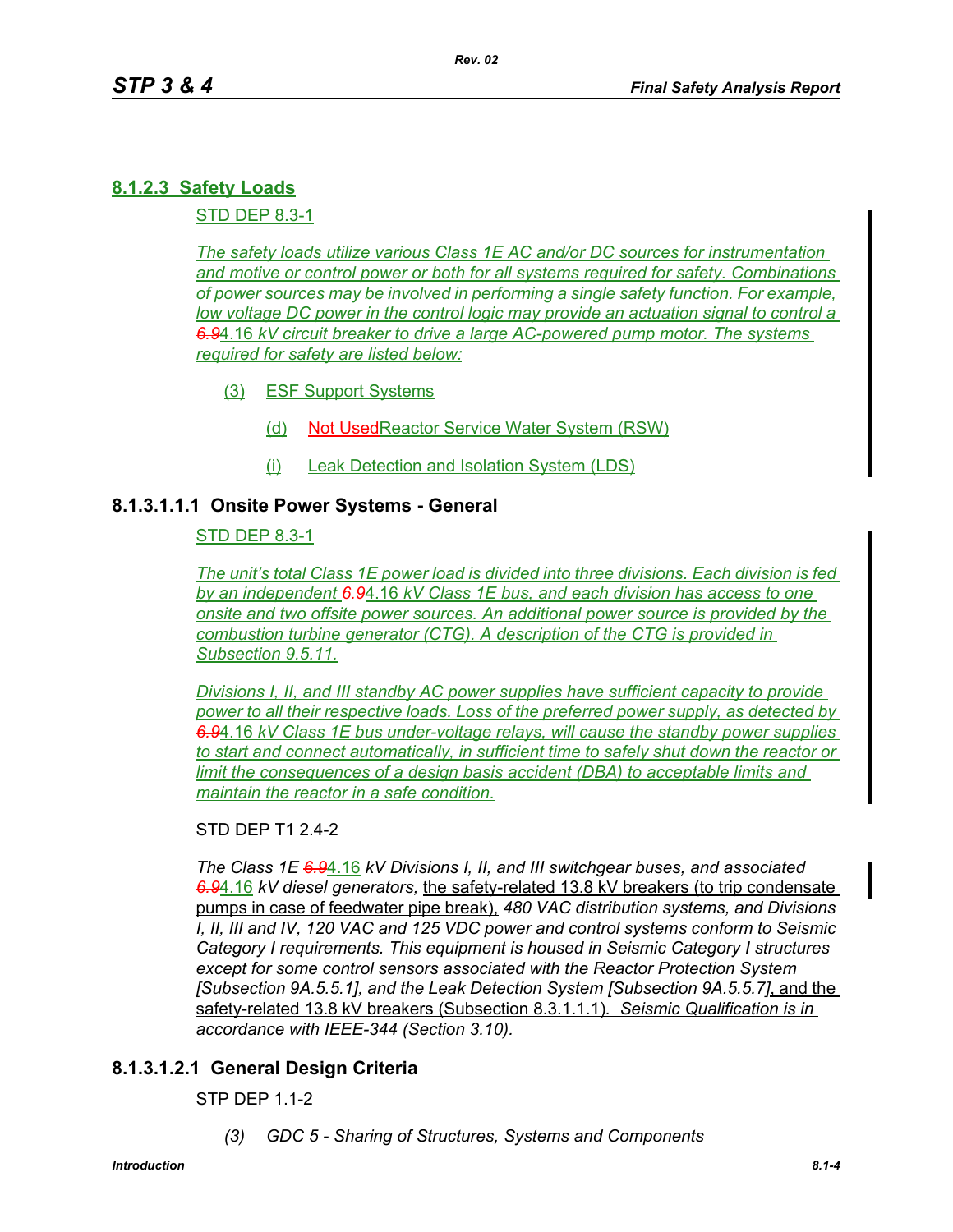*The ABWR is a single-unit plant design. Therefore this GDC is not applicable.* STP 3 & 4 is a dual-unit station. GE Licensing Topical Report (LTR) NEDO-33325, dated May 2007, titled "Common Equipment and Structures" addresses the sharing of structures, systems and components important safety between the two units. The LTR demonstrates that GDC 5 is met for a standard dual unit configuration. Units 3 & 4 do not share ac or dc onsite emergency and shutdown electric systems. The onsite electric power systems are independent, separate, and designed with the capability of supplying minimum Engineered Safety Feature loads and loads required for attaining a safe and orderly cold shutdown of each unit, assuming a single failure and loss of offsite power.

## **8.1.3.1.2.2 NRC Regulatory Guides**

STP DEP 1.1-2

#### STD DEP 9.5-1

*(7)* RG 1.81 - Shared Emergency and Shutdown Electric Systems for Multi-Unit Nuclear Power Plants

*The ABWR is designed as a single-unit plant. Therefore, this Regulatory Guide is not applicable*. STP 3 & 4 is a dual-unit station. GE Licensing Topic Report (LTR) NEDO-33325, dated May 2007, titled "Common Equipment and Structures" addresses the sharing of structures, systems, and components important to safety between the two units. The LTR demonstrates that RG **1.81 is met for a standard dual unit configuration.** Units 3 & 4 do not share ac or dc onsite emergency and shutdown electric systems. The onsite electric power systems are independent, separate, and designed with the capability of supplying minimum Engineered Safety Feature loads and loads required for attaining a safe and orderly cold shutdown of each unit, assuming a single failure and loss of offsite power.

*(9) RC 1.108 Periodic Testing of Diesel Generator Units Used as Power Systems at Nuclear Power Plants*Not Used

# **8.1.4 COL License Information**

#### **8.1.4.1 Diesel Generator Reliability**

The following standard supplement addresses COL License Information Item 8.1.

Procedure(s) to monitor onsite emergency diesel generator performance in accordance with the recommendations of NUREG/CR-0660 "Enhancement of On-site Emergency Diesel Generator Reliability," will be developed before fuel load to obtain improved performance and better reliability from the standby emergency diesel generators. Training will also be developed for maintenance personnel and other appropriate plant personnel in the proper operation and maintenance of the standby emergency diesel generators. These procedures will be developed consistent with the plant operating procedure development plan, which was provided to the NRC in ABWR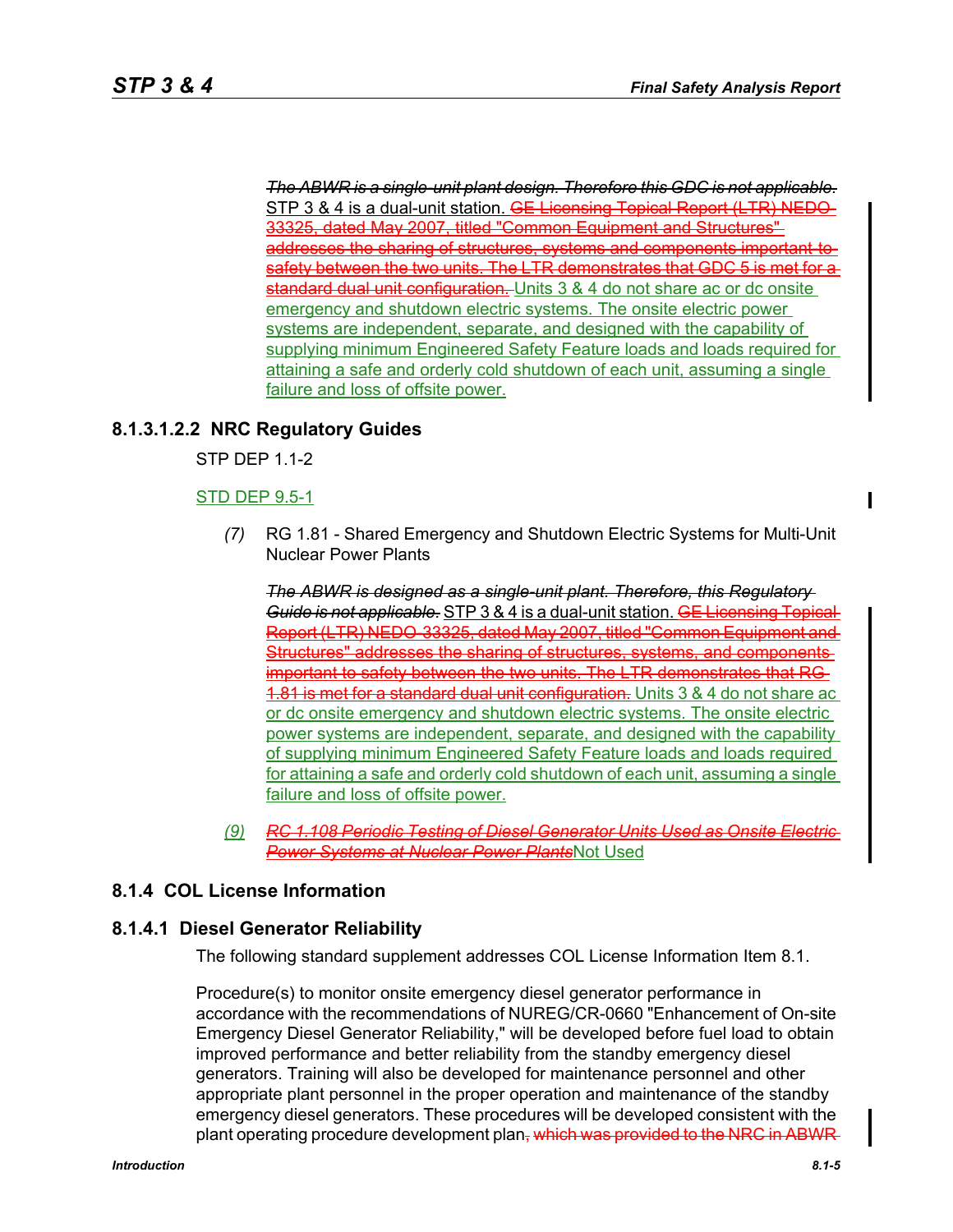Licensing Topical Report (LTR) NEDO-33297, dated January 2007, titled "Advanced Boiling Water Reactor (ABWR) Procedures Development Plan. in Section 13.5." (COM 8.1-1)